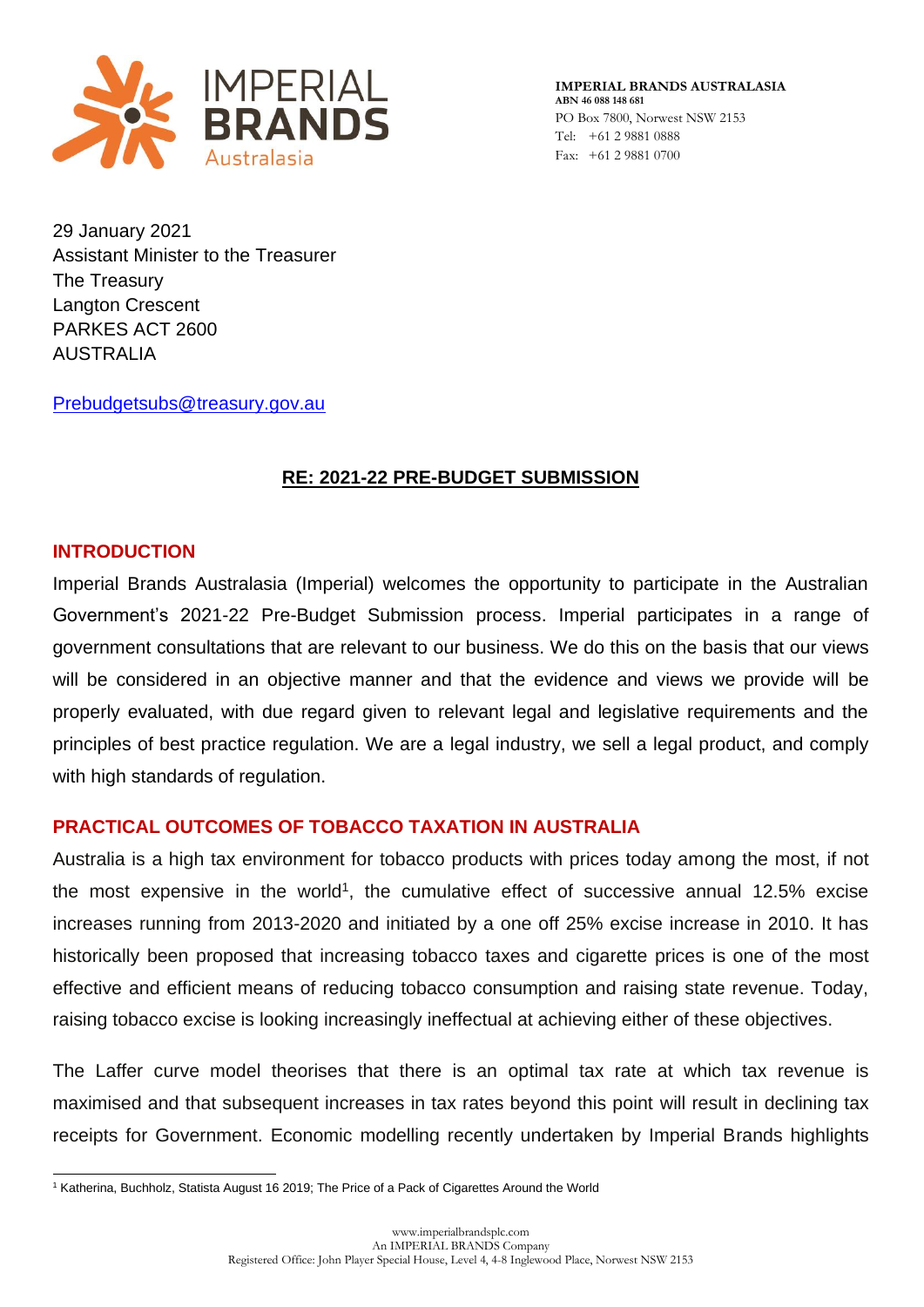

Australia's position nearing the crest or tipping point along the Laffer curve. The modelling indicates that continued tax increases will push tax revenue into the prohibitive range in the short term and result in declining tax revenue for Government.

There are nearly 3 million adult smokers in Australia, many of whom are from disadvantaged and lower socioeconomic segments of society. The excessive tax levied on tobacco products has created financial hardship and budget pressure on those Australians most in need of relief. The growth in the price of cigarettes has far outpaced the prices of other consumer goods<sup>2</sup>. The regressive nature of tobacco taxes means lower income smokers face a disproportionately larger burden and are left with less money to spend on general basic needs, or alternatively forced to participate in the illicit market.

The high tobacco tax environment places severe additional financial pressure on low income adult smokers at a time when COVID-19 has already exposed the massive challenges disadvantaged households face. Imposing further hardship on those unable to quit smoking creates a myriad of associated negative economic and social costs. It is an unfortunate actuality that despite the stated public health intentions of tobacco excise, many adult smokers will divert significant portions of their weekly budget away from essential goods such as housing and food and spend more on tobacco consumption. The economic knock-on effect from low income households spending less on essential goods necessitates further consideration of what constitutes a fair and efficient tax structure.

Affordability pressures born from years of successive excise increases have also contributed to the establishment and growth of the illicit tobacco market in Australia. Excise increases are resulting in exorbitantly high prices, ultimately encouraging the movement of consumers out of the legal market and into the illicit market.

# **EXCISE AND THE ILLICIT TRADE**

The KPMG Illicit Tobacco in Australia 2019 Full Year Report confirms that the black market for illicit tobacco has continued to entrench itself as a significant segment of the tobacco market in Australia. At 20.7% of consumption, the illicit market represents one in every five cigarettes and

<sup>2</sup> Ting I, Tobacco Tax Rise Comes After Cigarette Prices Soar 343% in 20 Years, Sydney Morning Herald 2016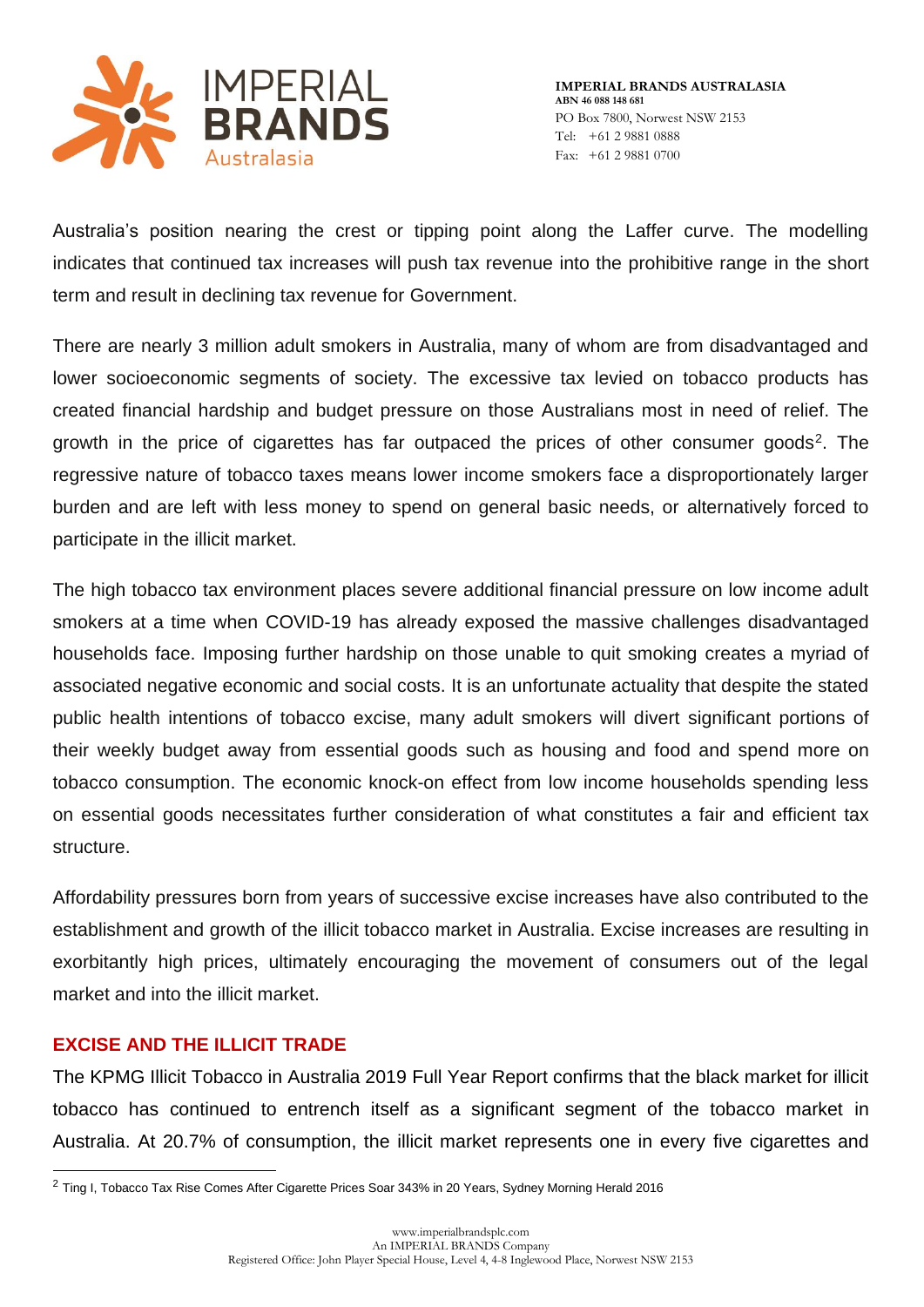

\$3.41 billion dollars in lost revenue to the Government. This is a marked increase from the previous year's figure of 14.1%.

It is necessary to highlight that the illicit tobacco trade is intimately linked to excise. Australia is a high tax environment for tobacco products and this essentially drives both the demand, and supply side of the equation. Excise increases result in higher prices, driving down trading and, ultimately, movement of consumers to the illicit market. These large excise increases also fuel the black market by making it even more lucrative for organised criminals to smuggle illegal tobacco into Australia. For example, a pack of 20 cigarettes is up to 15 times more expensive in Australia than Indonesia<sup>3</sup>. These high profit margins undoubtedly provide an attractive and valuable source of income for organised crime syndicates who are increasingly involved in the illegal trade.

The illicit behaviour is being compounded by the entrenchment of 'social norms', or the complicit nature of illicit tobacco, with participants on the demand side of the equation seeing the activity as commonplace and justified based on high pricing of the legal market caused by excessive excise.

Legitimate Australian retailers are anecdotally reporting a growing number of customers seeking out cheaper illicit tobacco products. Businesses choosing to do the right thing have expressed their concern at the loss of regular customers and the corresponding decline in their sales as a result. In order to stay competitive and maintain the profitability of their stores, unfortunately, some retailers within the legal supply chain have felt compelled to participate in the illegal supply of tobacco.

### **PUBLIC HEALTH OUTCOMES**

Australia has some of the most stringent plain packaging laws, display bans, POS restrictions and the highest cigarette prices in the world; the combined effect of which permits Australia to boast, what are widely considered to be the strictest tobacco controls in place globally. Nonetheless, the latest figures show that Australia is falling behind the rest of the world when it comes to reducing smoking incidence.

<sup>3</sup> KPMG Illicit Tobacco in Australia, 2019 Full year Report, 05 May 2020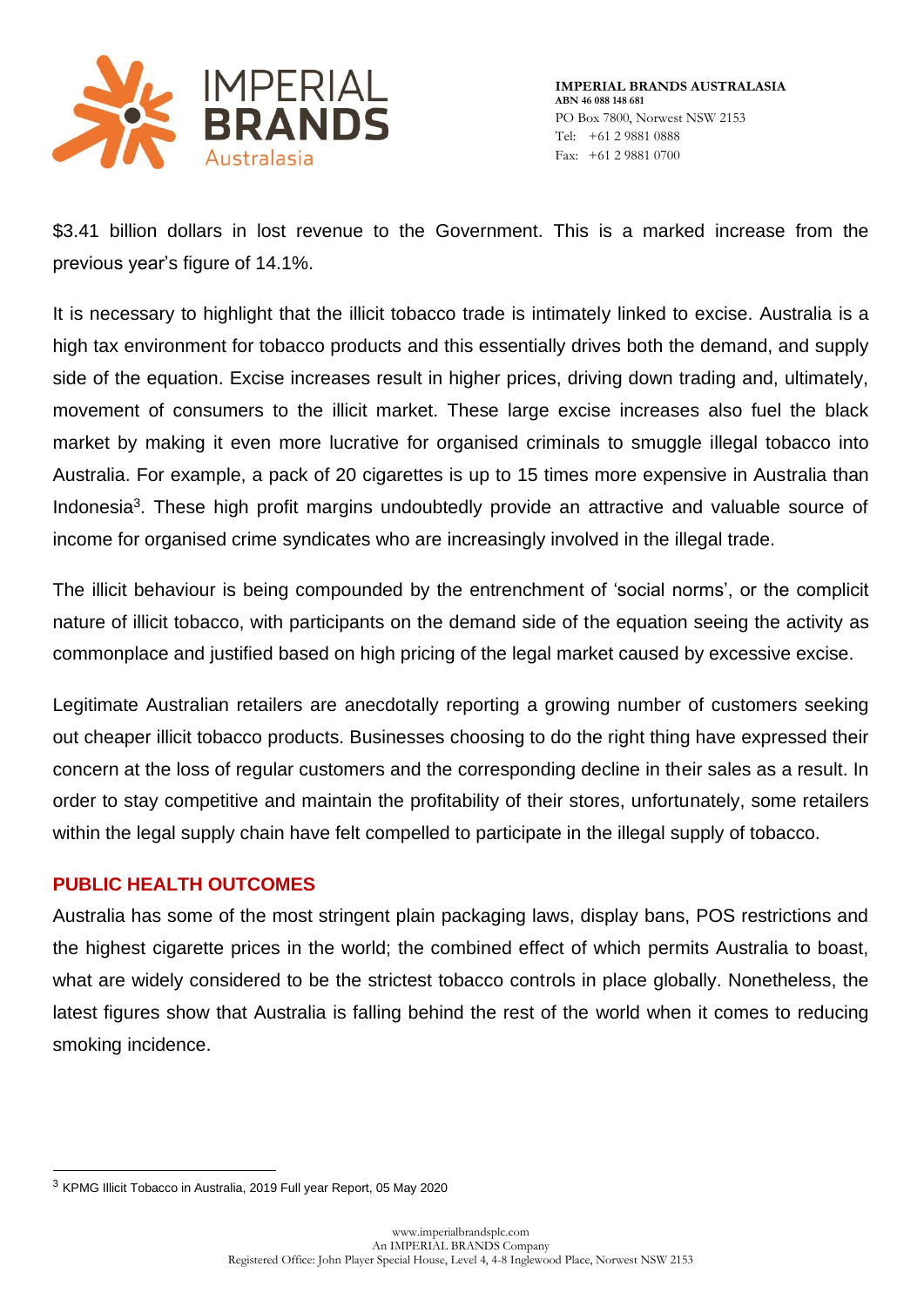

From 2013 to 2016 Australia experienced a statistically insignificant decline in smoking incidence of 0.6%<sup>4</sup>. This is particularly arresting when viewed against the accelerated declines in many contemporary countries in Europe, the UK and the US where smoking rates have declined between 3%-12%<sup>5</sup>. There is growing consensus that the successful experiences of these countries can be attributed to their harm reduction approach to tobacco control (in contrast to that taken in Australia). For example, the smoking rate in Norway fell by half from 22% to 11% between 2007- 2017, supported by the widespread uptake of Swedish Snus, a low risk, moist oral tobacco product, which is banned in Australia<sup>6</sup>.

Cigarettes are a known cause of serious disease in smokers and many countries have stated aims for future generations to be smoke-free. Yet over a billion adults around the world still choose to smoke and will continue to do so well into the future. Next Generation Products (NGP) – particularly vapour products, which do not contain tobacco; are seen as representing a less harmful alternative to cigarettes, thereby creating a huge global public health opportunity.

Australia is one of only 2 OECD nations, the other being Turkey, which has prevented adult smokers from accessing less harmful NGP. Imperial was discouraged with recent efforts to further impede access to liquid nicotine and is hopeful that the postponement of the import ban will provide time for governments, regulators and public health bodies to play a positive role, which includes a legislative framework that allows this category to develop and gives consumers the confidence to trial, and ultimately switch, to these less harmful products.

Despite nicotine containing liquids remaining de facto illegal, *Use of e-cigarettes is increasing between 2016 and 2019, lifetime use and current e-cigarette use increased for smokers*<sup>7</sup> . Consumers are already making the choice and by doing so, are essentially engaging in an illegal activity. Many consumers purchase liquid nicotine online from overseas retailers with unknown product quality and control measures while local businesses have been effectively sidelined from the market.

<sup>4</sup> The Department of Health, National Drug Strategy Household Survey 2016 Key Findings

<sup>5</sup> SOURCE: ATHRA, http;\\au.news.yahoo.com/australia-highest-priced-cigarettes-world-arent-peoplequitting-012023457.html

<sup>6</sup> https;//www.reuters.com/article/us-norway-smoking/snus-tobacco-on-the-rise-as-norway-smoking-halved-in-a-decade-iduskbn1f7ori

<sup>7</sup> Australian Institute of Health and Welfare, Tobacco Smoking, National Drug Household Survey 2019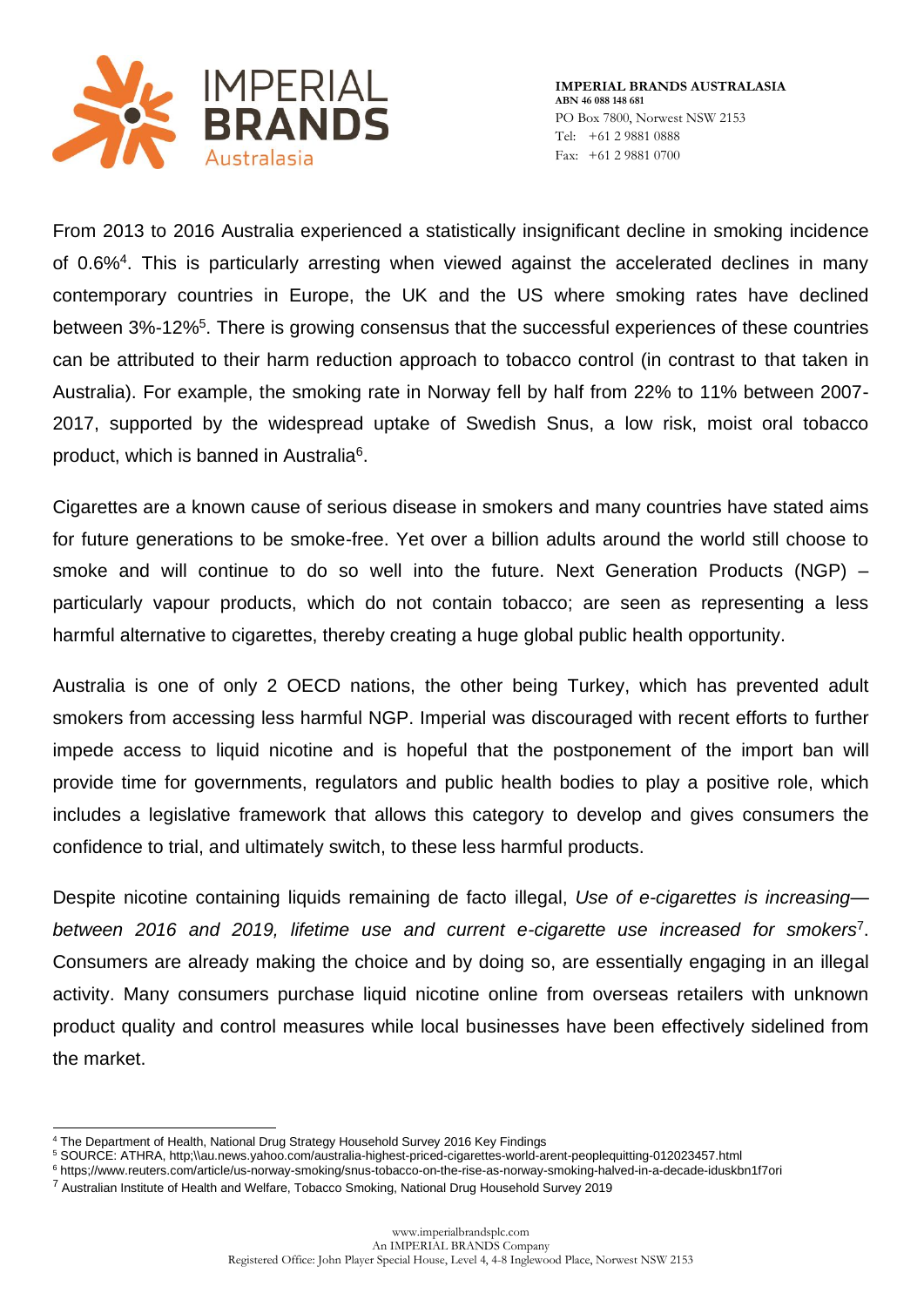

This demand is better met by tax paying, responsible manufacturers. The legalisation and regulation of e-cigarettes will quickly lead to the establishment of an industry in Australia at a time when there is a critical need for increased economic activity while also providing a much needed boost for Australia's struggling small business retail sector.

In light of the growing consensus among public health specialists that e-cigarettes can contribute greatly to tobacco harm reduction and therefore offer significant potential public health benefits, the sale and supply of nicotine e-cigarettes and liquids containing nicotine should be permitted.

### **CONCLUSION**

As we continue to navigate through the unprecedented COVID19 health crisis, much of the discussion has turned to the economic recovery and the post-COVID19 Australia. Excessive tobacco excise increases have had a number of negative economic and socio-economic consequences. The high tax environment has exasperated affordability pressures and places a huge financial burden on some of the most disadvantaged segments of society. The regressive nature of tobacco taxes means that lower income adult smokers shoulder a disproportionately larger burden and are often forced to forego basic goods to maintain consumption patterns. These affordability pressures exemplify how tobacco excise strengthens the demand for illicit products while simultaneously creating the incentive for criminal supply.

Excise is a key driver of the illicit tobacco trade. As excise increases continue to drive the price of legitimate tobacco products up, the demand for illicit tobacco will similarly see a continued increase as consumers seek more affordable alternatives. Those criminals involved in the illicit tobacco market do not pay taxes, and therefore illicit tobacco will always be quite significantly cheaper.

Excessive excise increases are the stimulus to encourage both the supply and demand side of this problem. Stabilisation of the excise environment, and return to AWOTE only excise increases, should be considered.

Assertions that excise increases are an effective means for raising state revenue and reducing smoking incidence are challenged by the practical outcomes of Australia's experience. Australia has a strong track record of tobacco control but has in recent times fallen behind. England, Canada